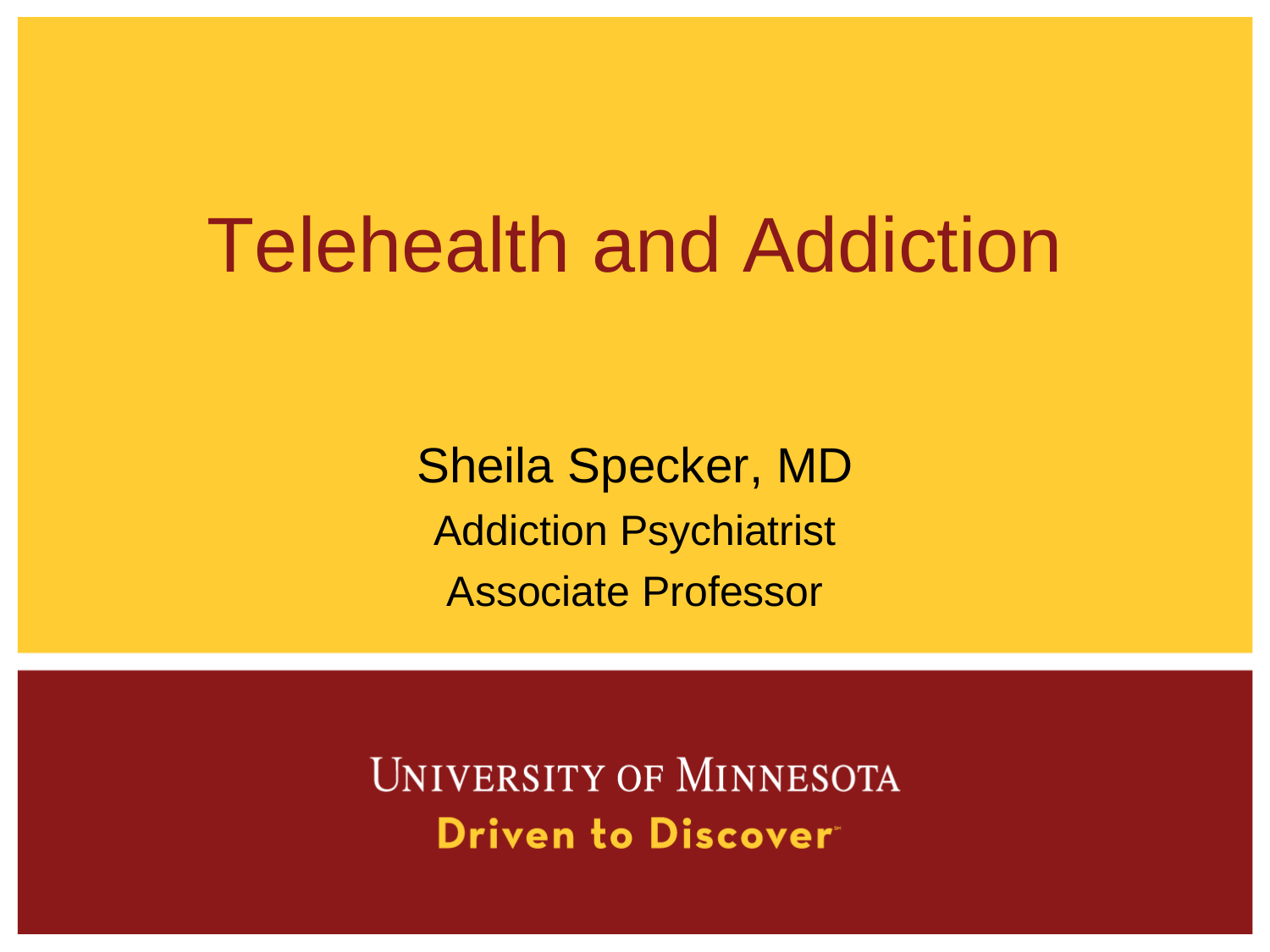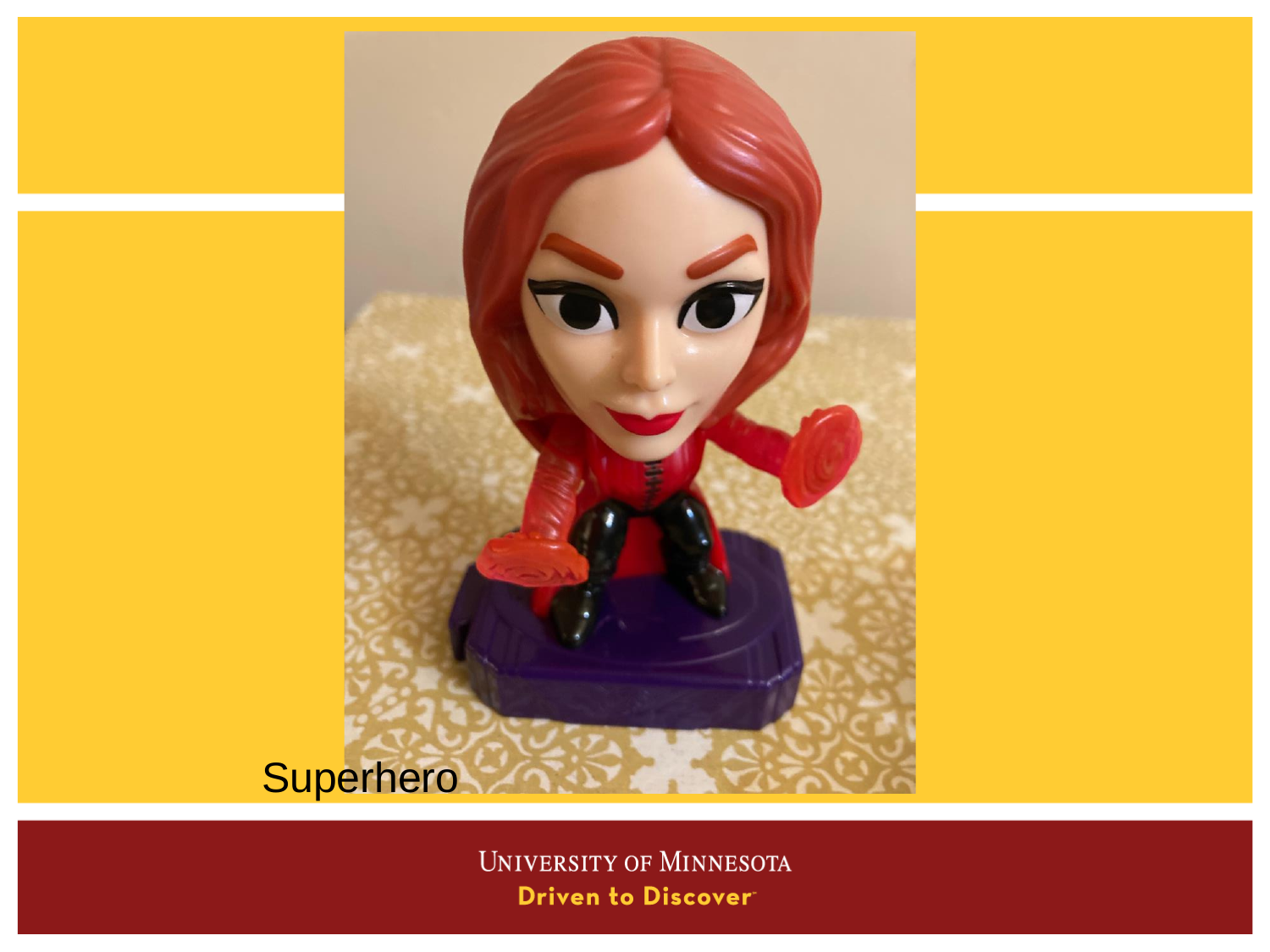## Telehealth Demographic Drivers

- Age
- Recent Medical School
- Pre-retire
- Part-time work (eg parent)
- Innovation oriented
- Minimal admin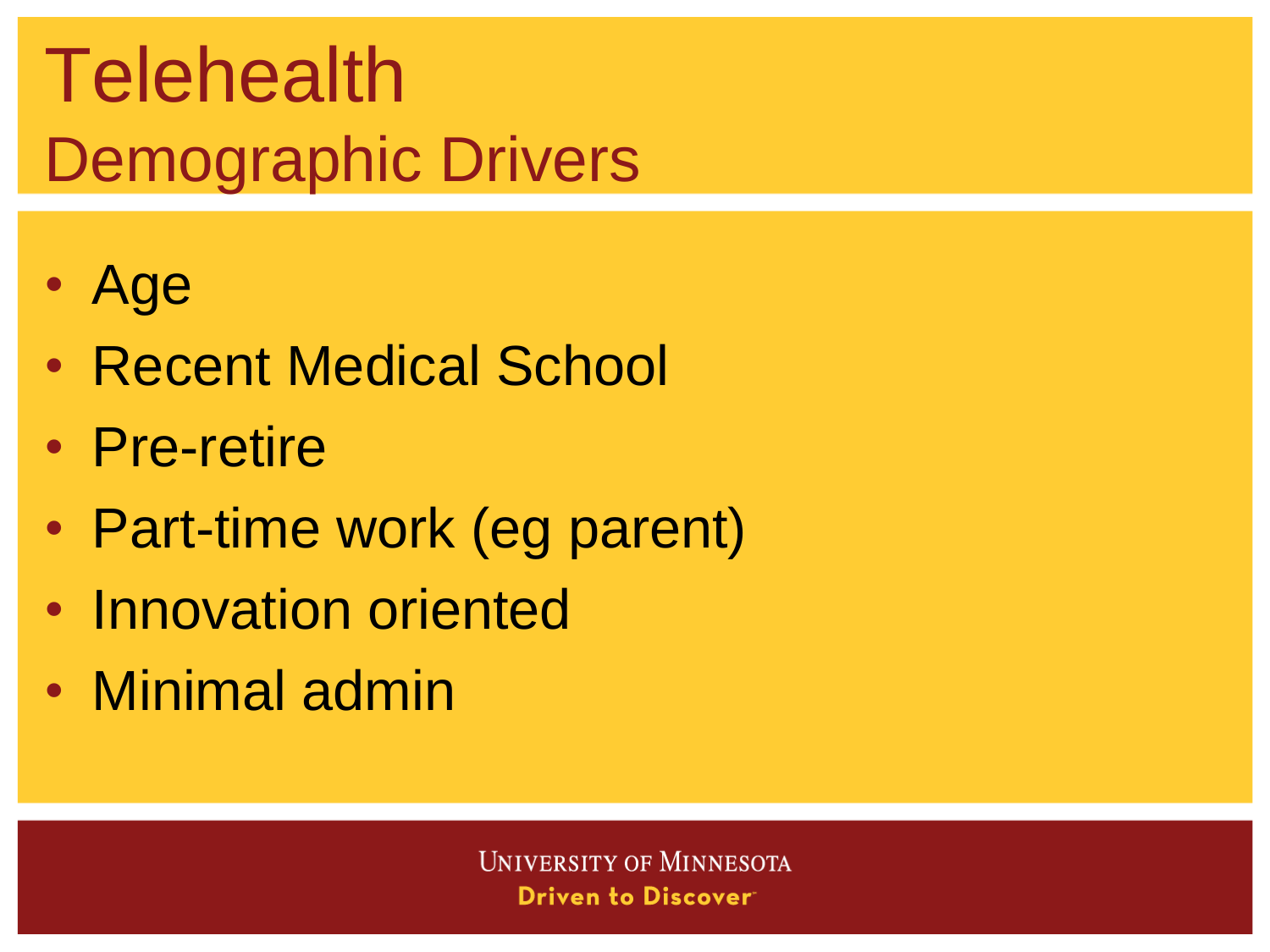## **Telehealth**

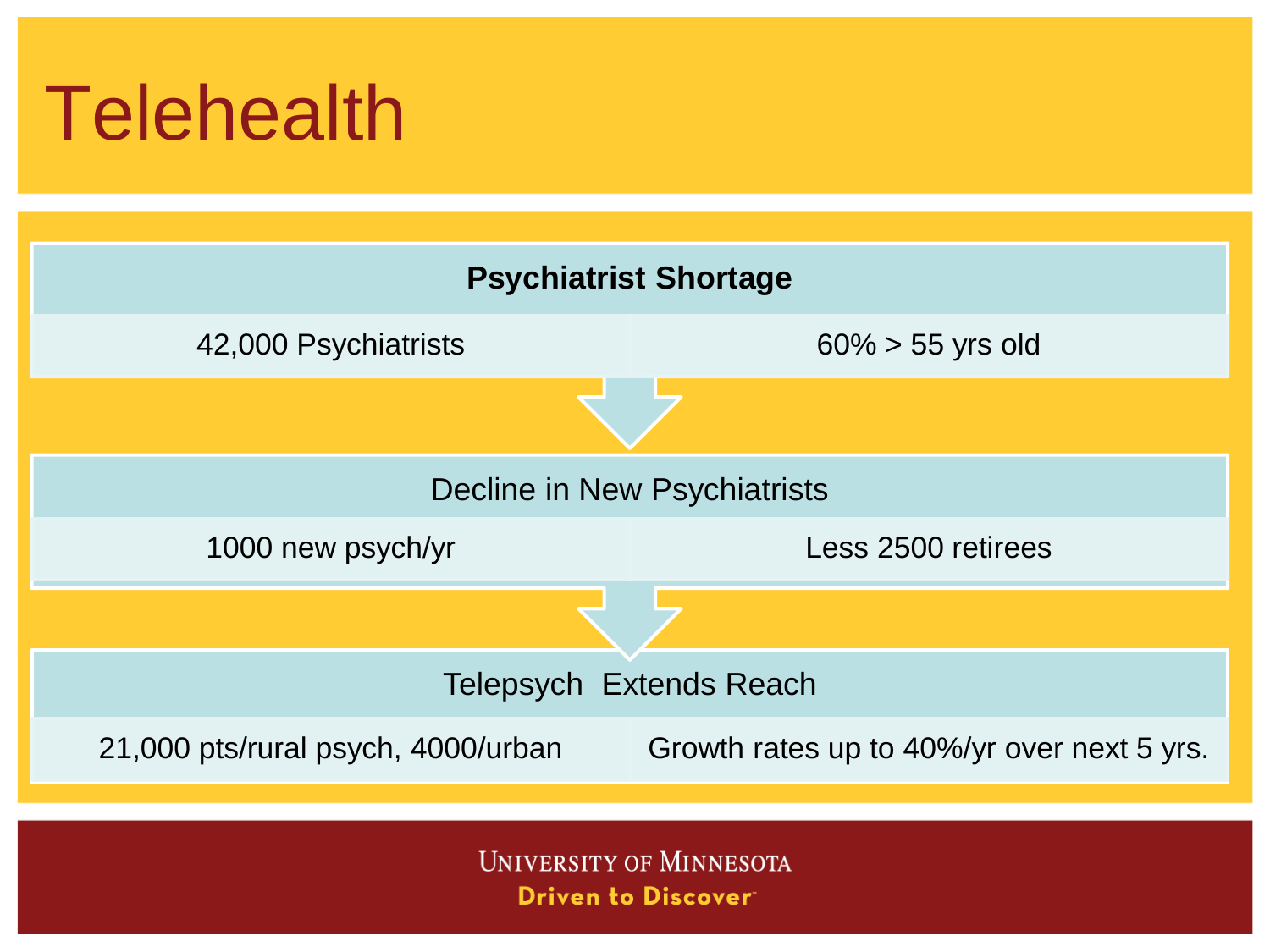## Telehealth and Addiction Behavioral Health Services

- Evaluations
- Individual, group, family therapy
- Patient education
- Diagnosis
- Medical treatment
- Medication management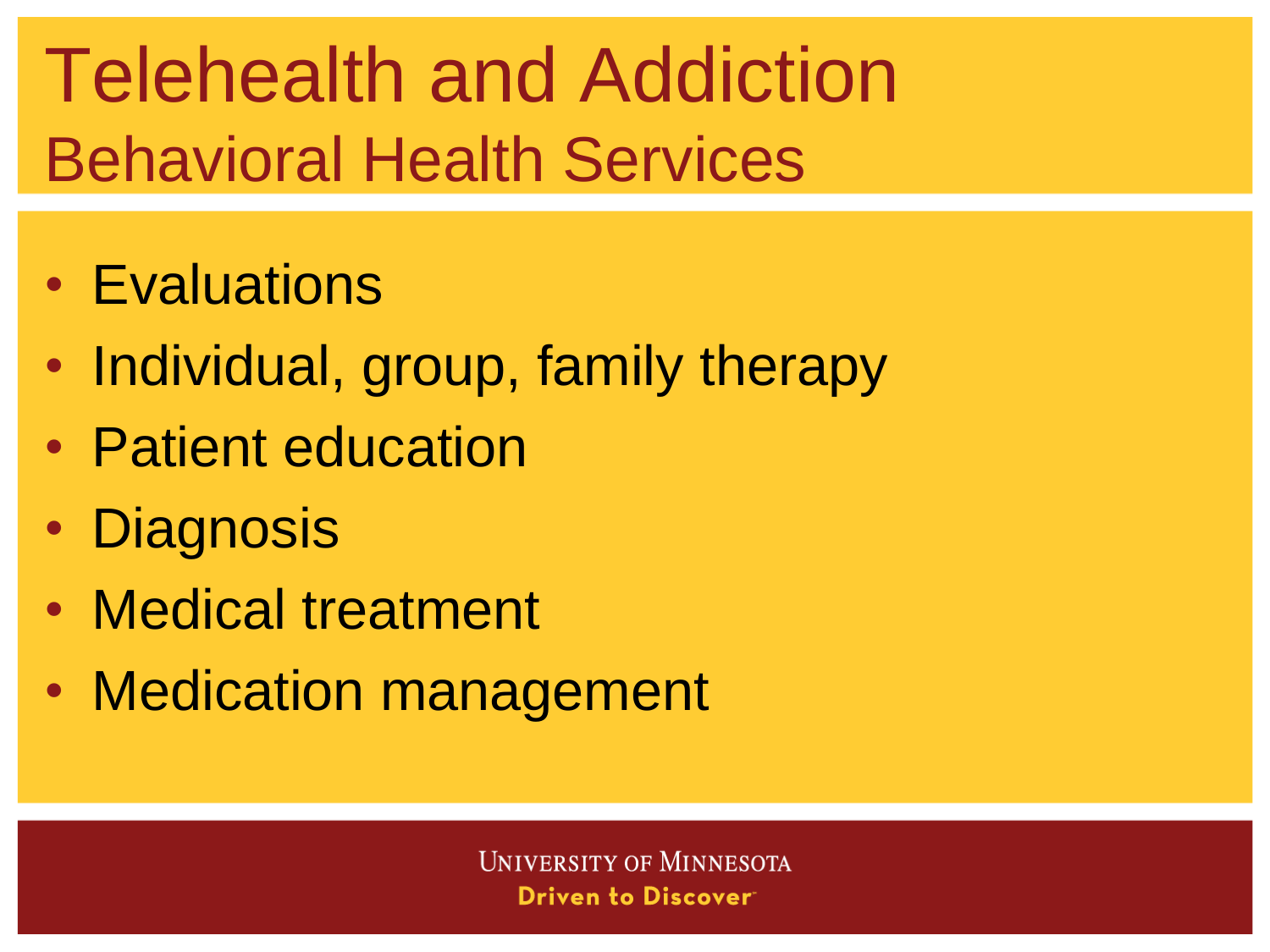# Telehealth and Psychiatry

- Numerous videoconferencing studies with both psychotherapies and medications
- Outcomes equivalent
- High patient satisfaction
- Numerous models
	- Collaborative care
	- Primary Care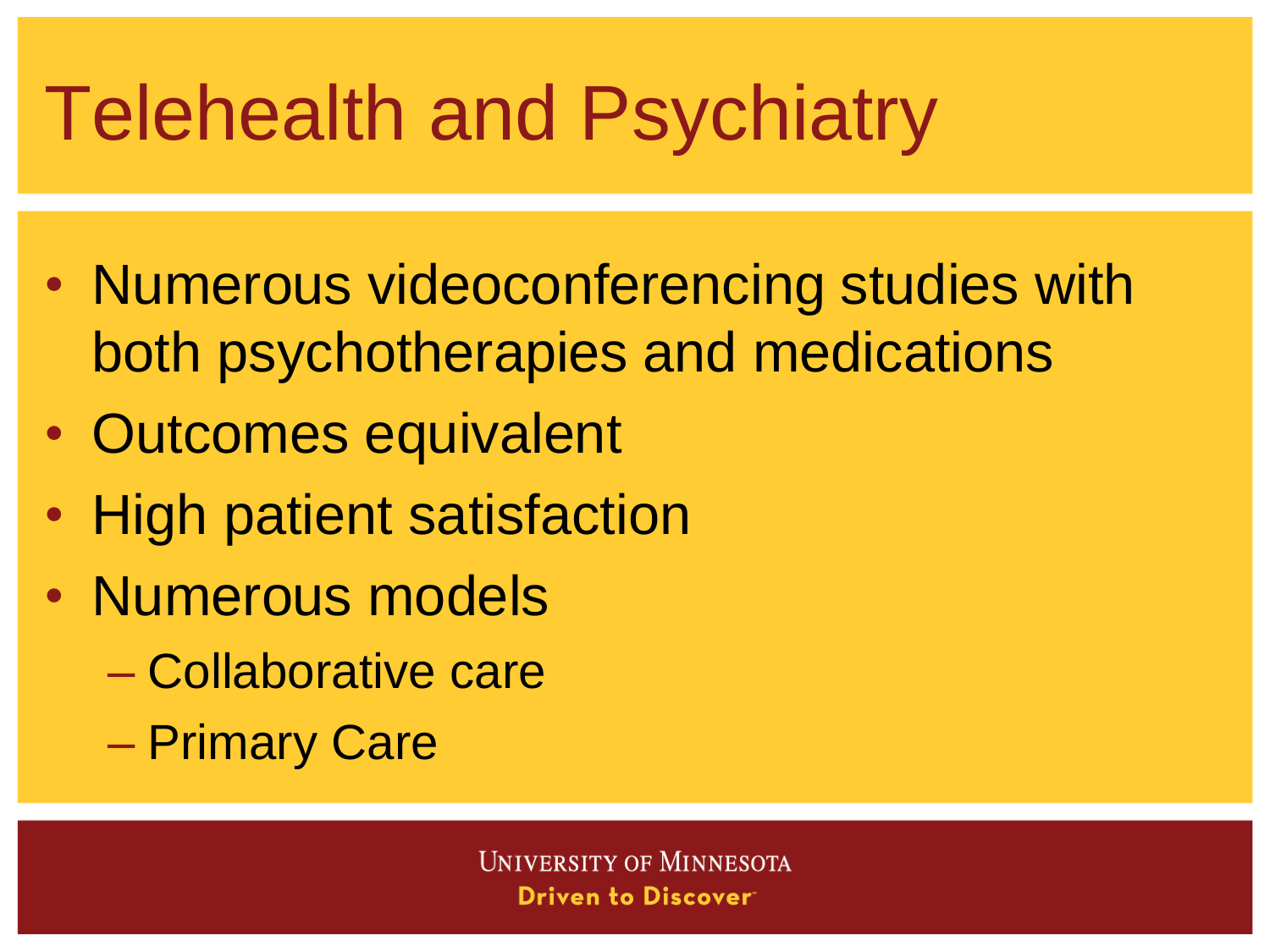#### **Different ballgame**

- Different treatment modalities
- Different patient and provider populations
- Built on rapport to elicit history
- Minimize sxs
- Drug screens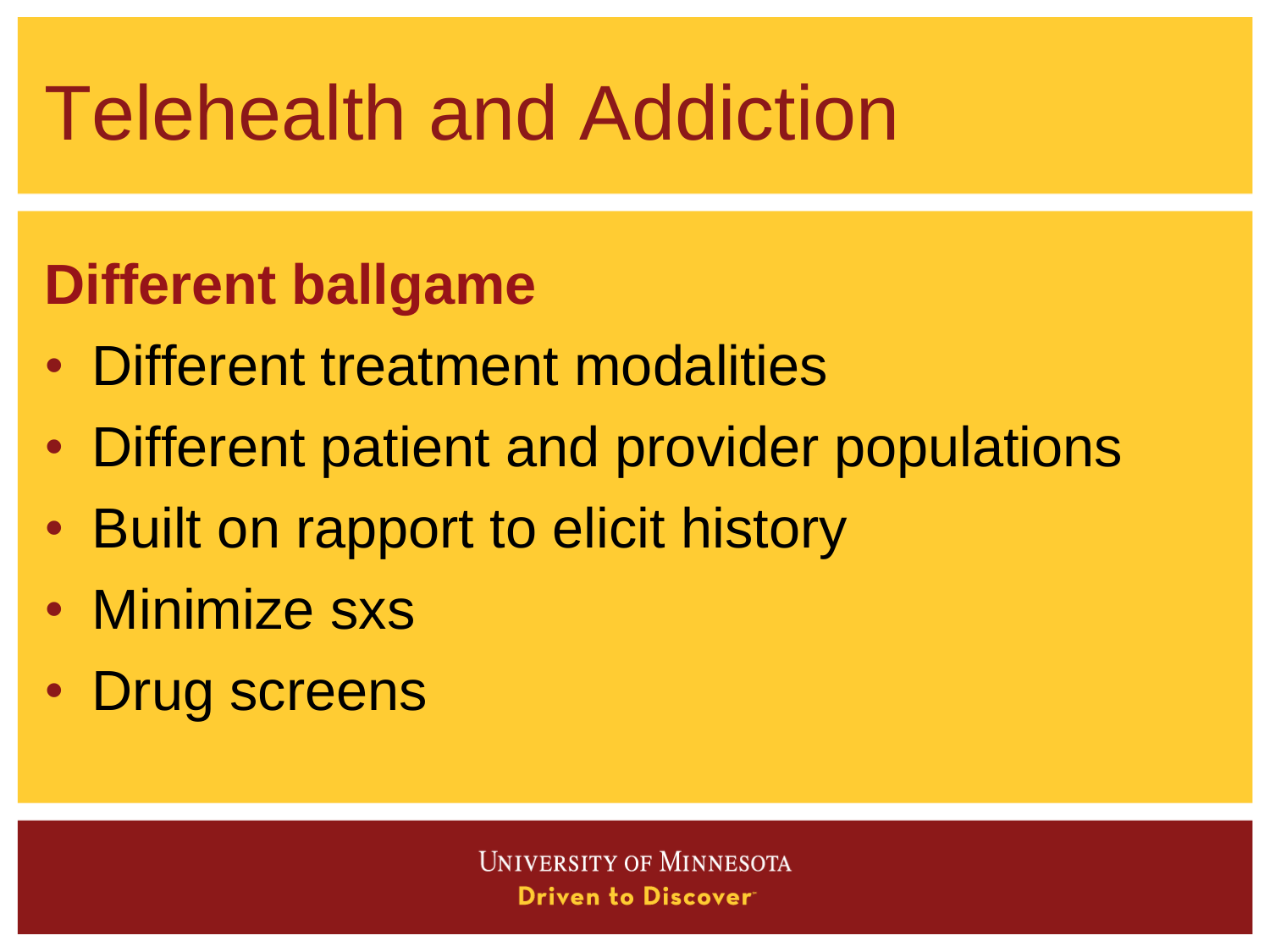Demand ❑60% not receiving treatment ❑High cost BH ❑Worsening opioid epidemic ❑Increasing alcohol use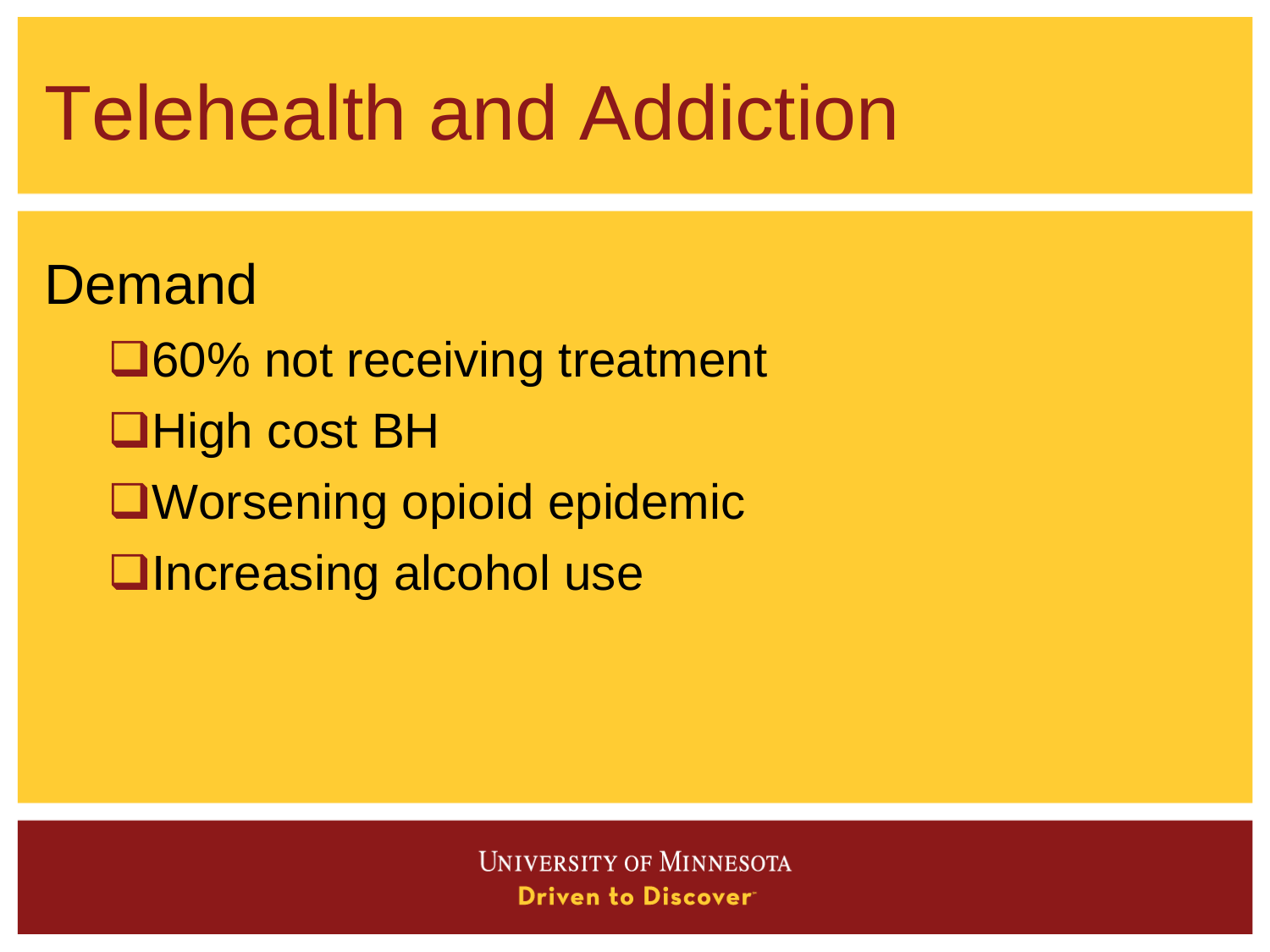❑Addresses acute need ❑Convenient ❑Affordable ❑Increased capacity ❑Reduced wait times ❑Treat underserved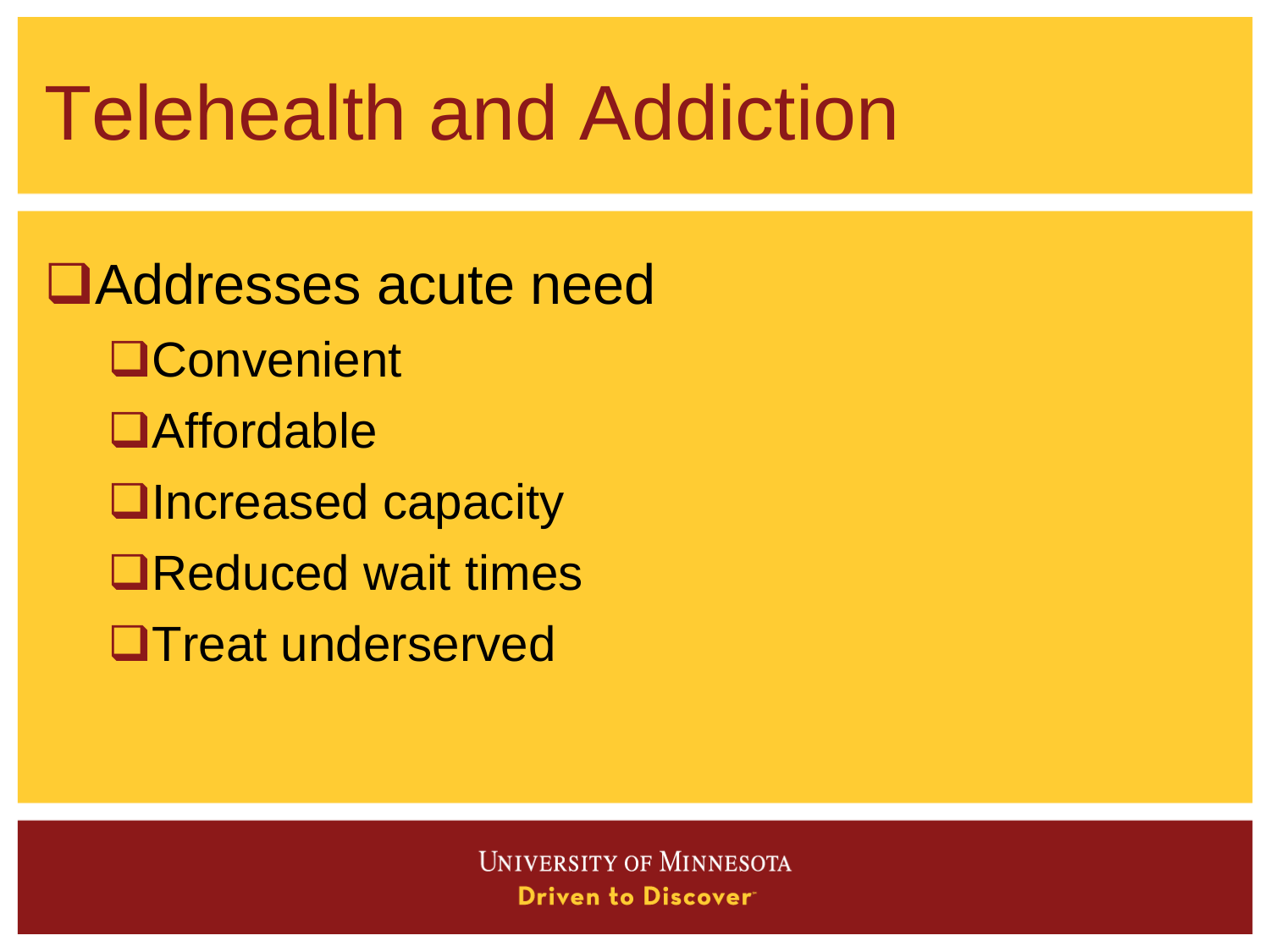

#### **Social distancing??**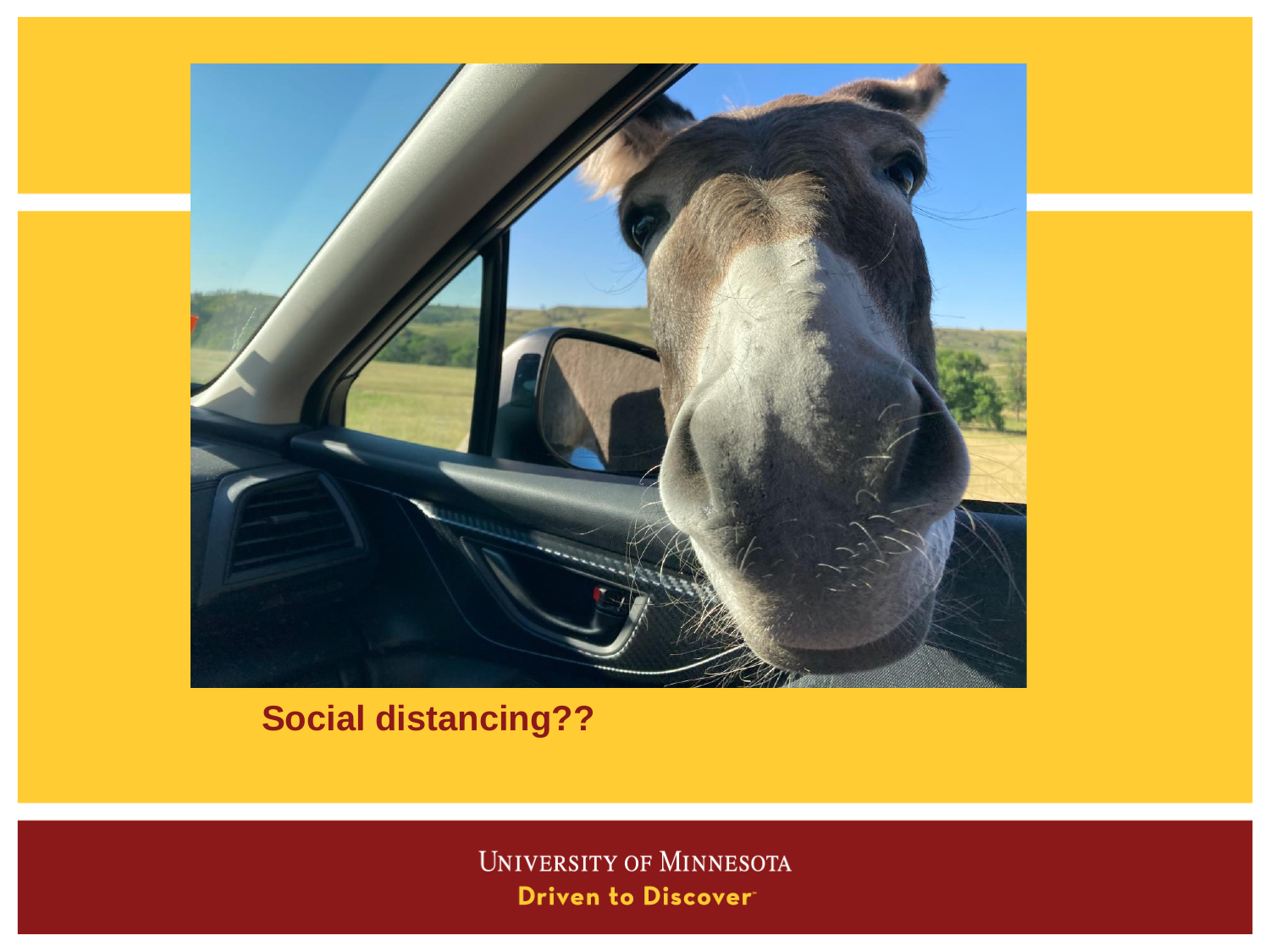# COVID and Substance Use Study of urine drug test results (150,000)

#### **COVID-19** and rise in substance use:

- 67% more likely + fentanyl
- 33% more likely + heroin
- 23% more likely + methamph
- 19% more likely + cocaine
- 14% increase alcohol over previous year

USDHHS, Millenium Health; JAMA Network Open , Sept 29, 2020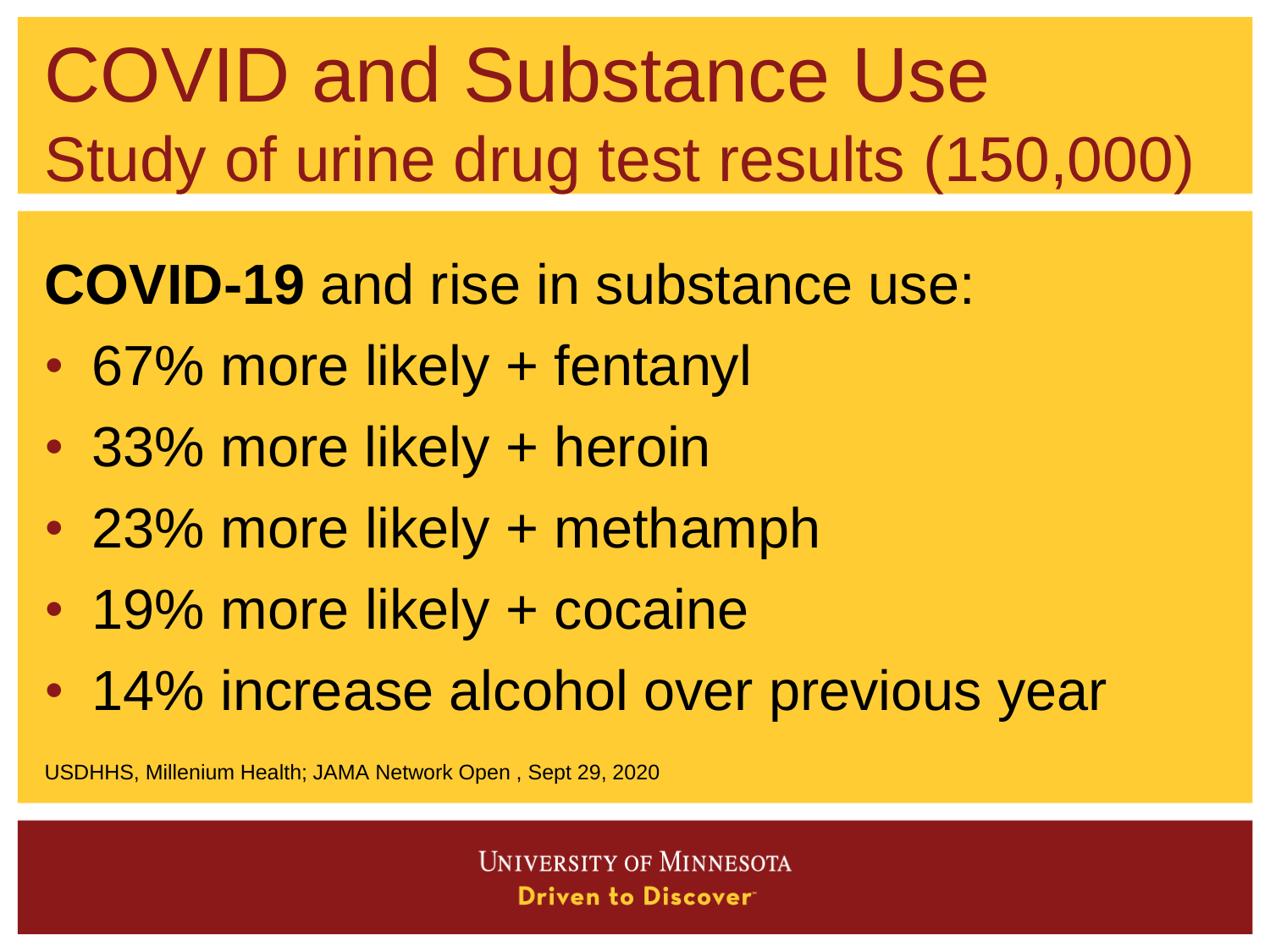#### COVID and Substance Use Rand Study (N=1540 adults) 2020

- Alcohol intake increased 14%
- Alcohol heavy drinking increased 41% in women
- Alcohol problems increased by 39% in women

Pollard, et.al, JAMA Open Network 2020: 3(9)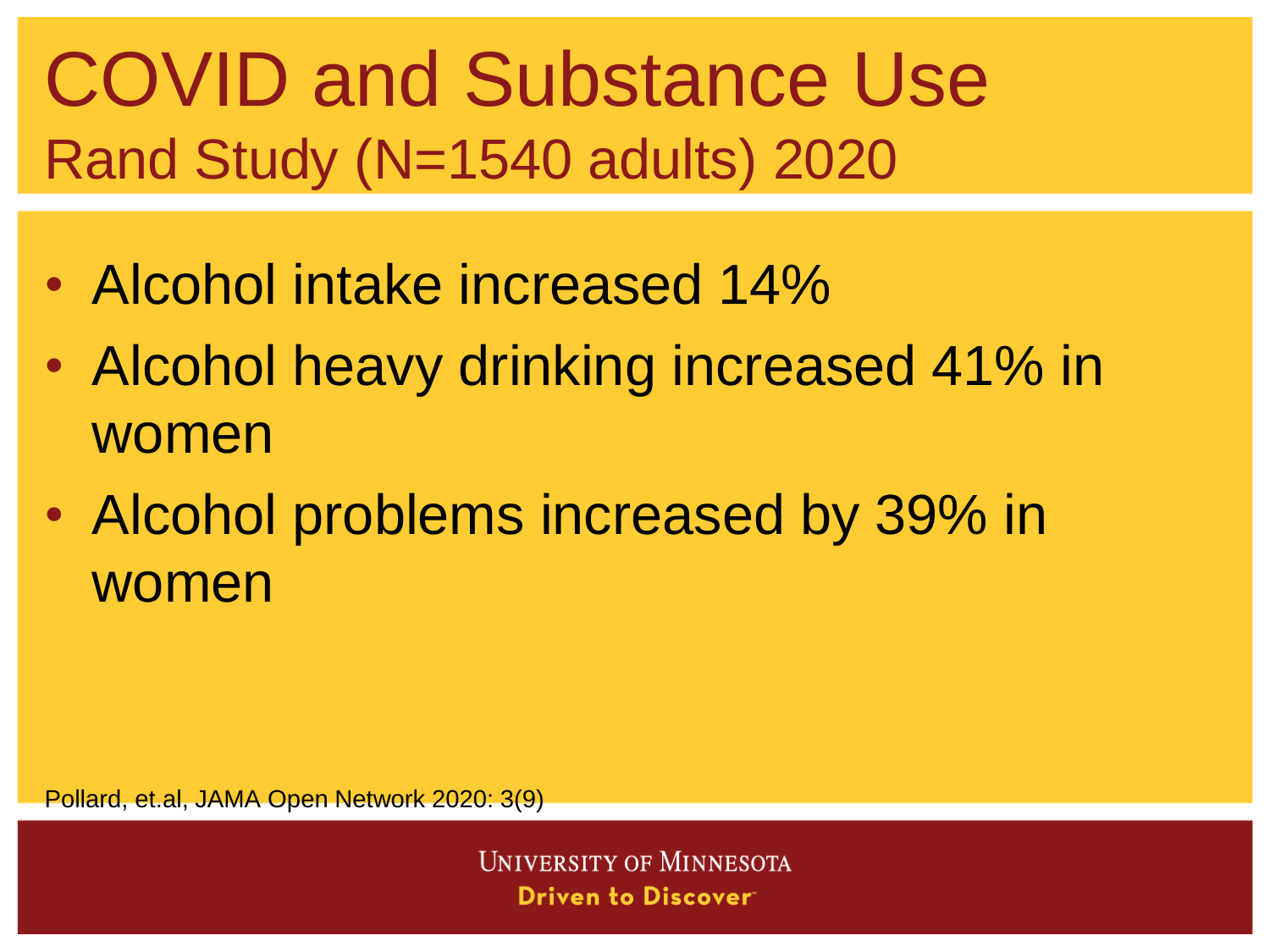#### **Prevalence of Binge Drinking Among US Adults, 2015**

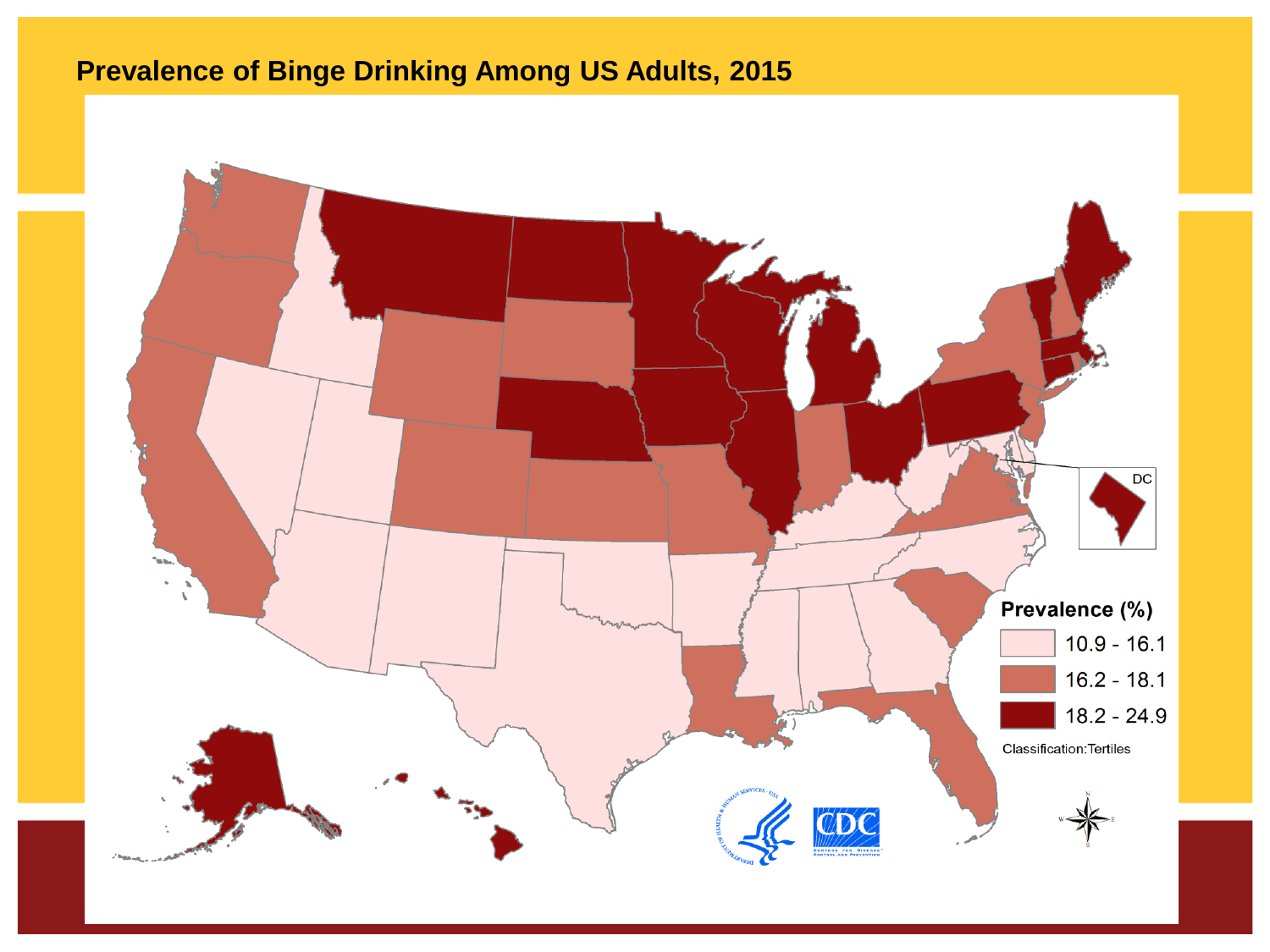#### COVID and Substance Use Change in Regulations for Opioid Agonists

- Exemptions during public health emergency
- Buprenorphine:
	- Start in any setting
	- Phone allowed as well as video
- Methadone:
	- 1<sup>st</sup> visit in person required
	- Increased take-outs: 28 days/14 days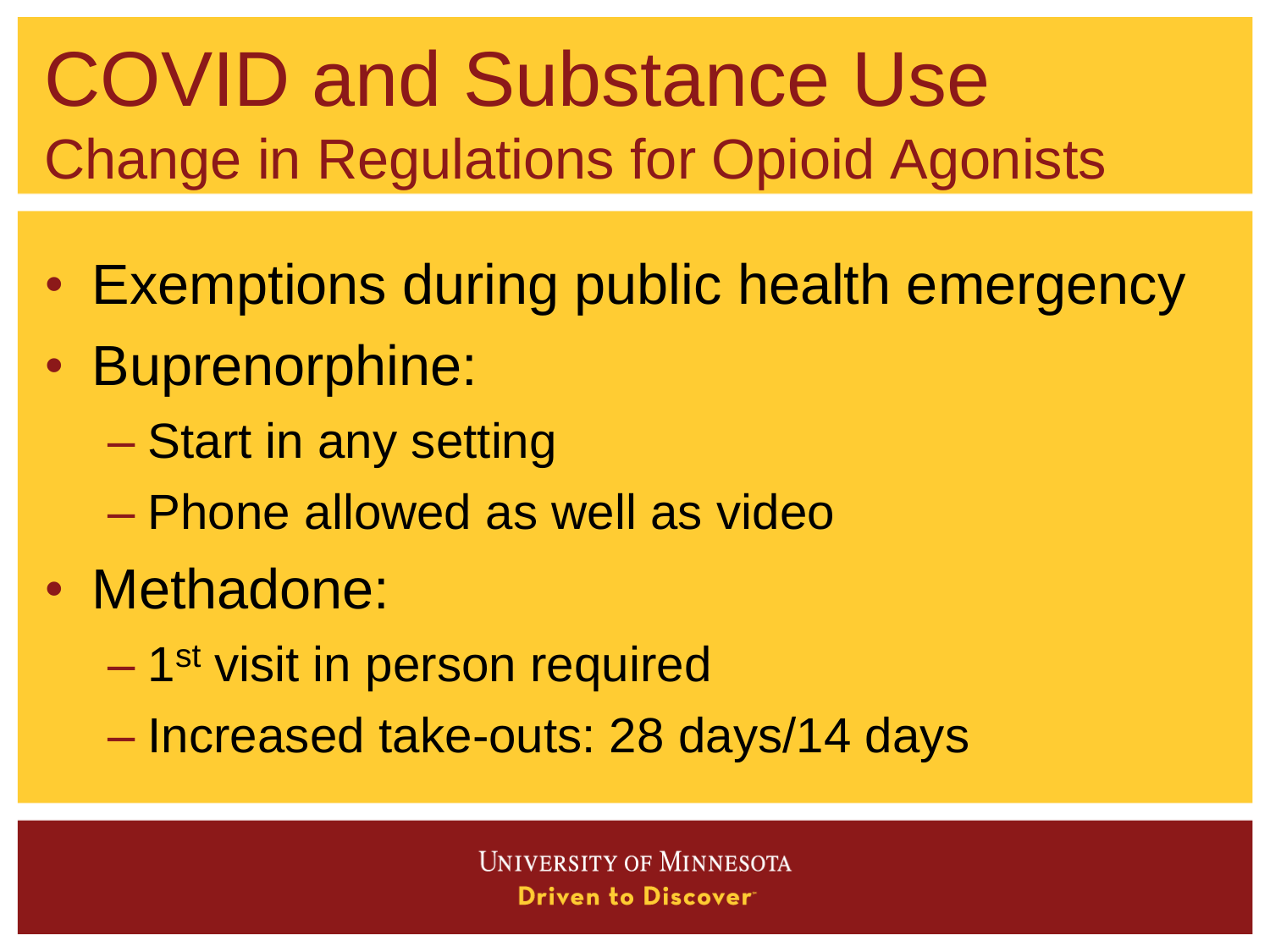Telemedicine-delivered treatment interventions for substance use disorders: A systematic review LALin, et.al., https://doi.org/10.1016/j.jsat.2019.03.007

❑ Problem: increased prevalence SUD and harms

- ❑ Increase cocaine OD,
- ❑ Increase meth use
- ❑ Increase opioid use and OD (42,000 deaths in 2016)

❑ Utilization of treatments low

- ❑ Access to EBT and therapy
- ❑ Major disparities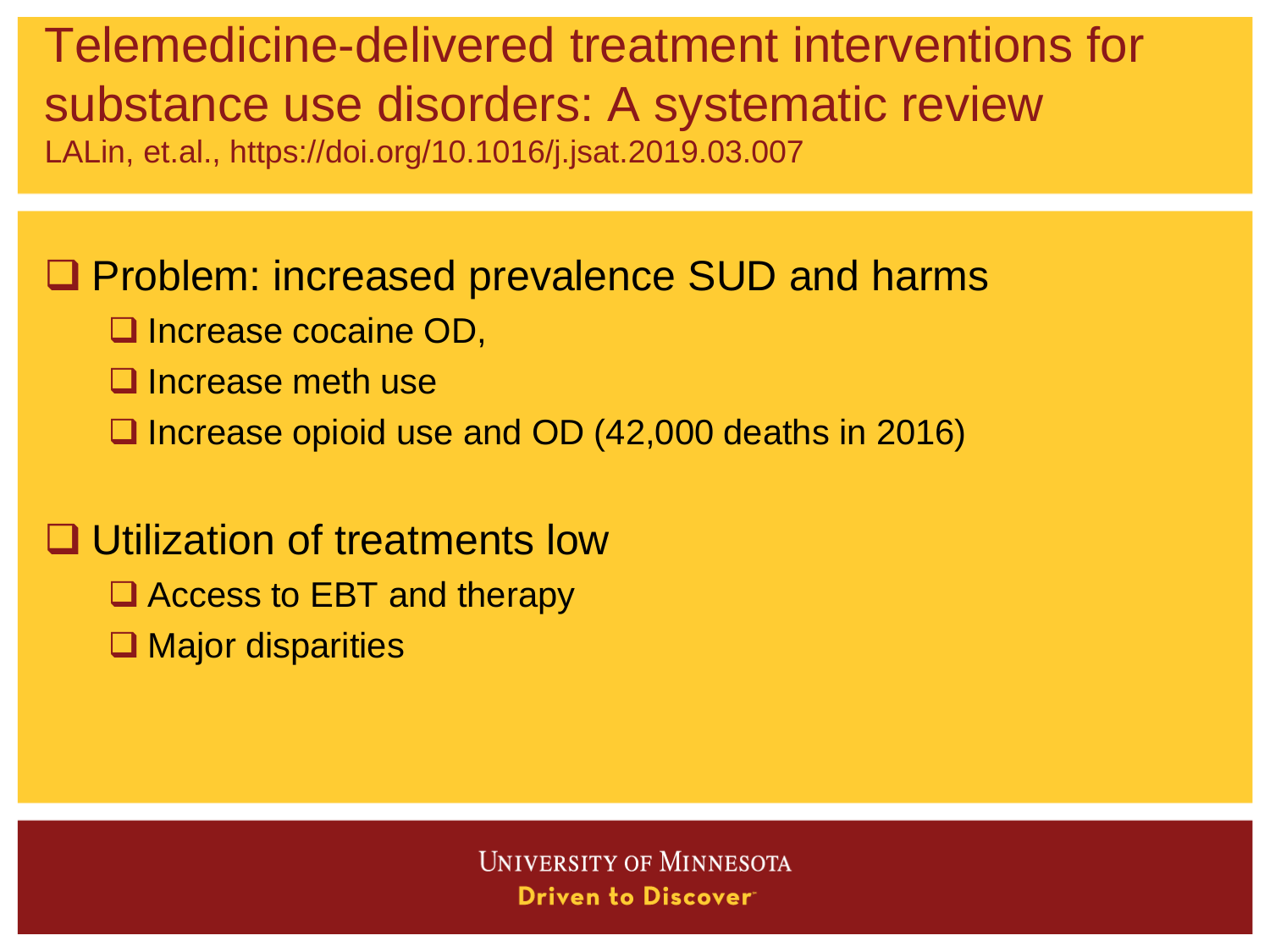## Systematic Review

- Reviewed 13 studies done with vide, had outcomes, some RCT, retrospect, controlled
- Substances: tobacco, alcohol, opioid
- Both psychotherapy and medication treatments
- Examined effectiveness of telemedicine interventions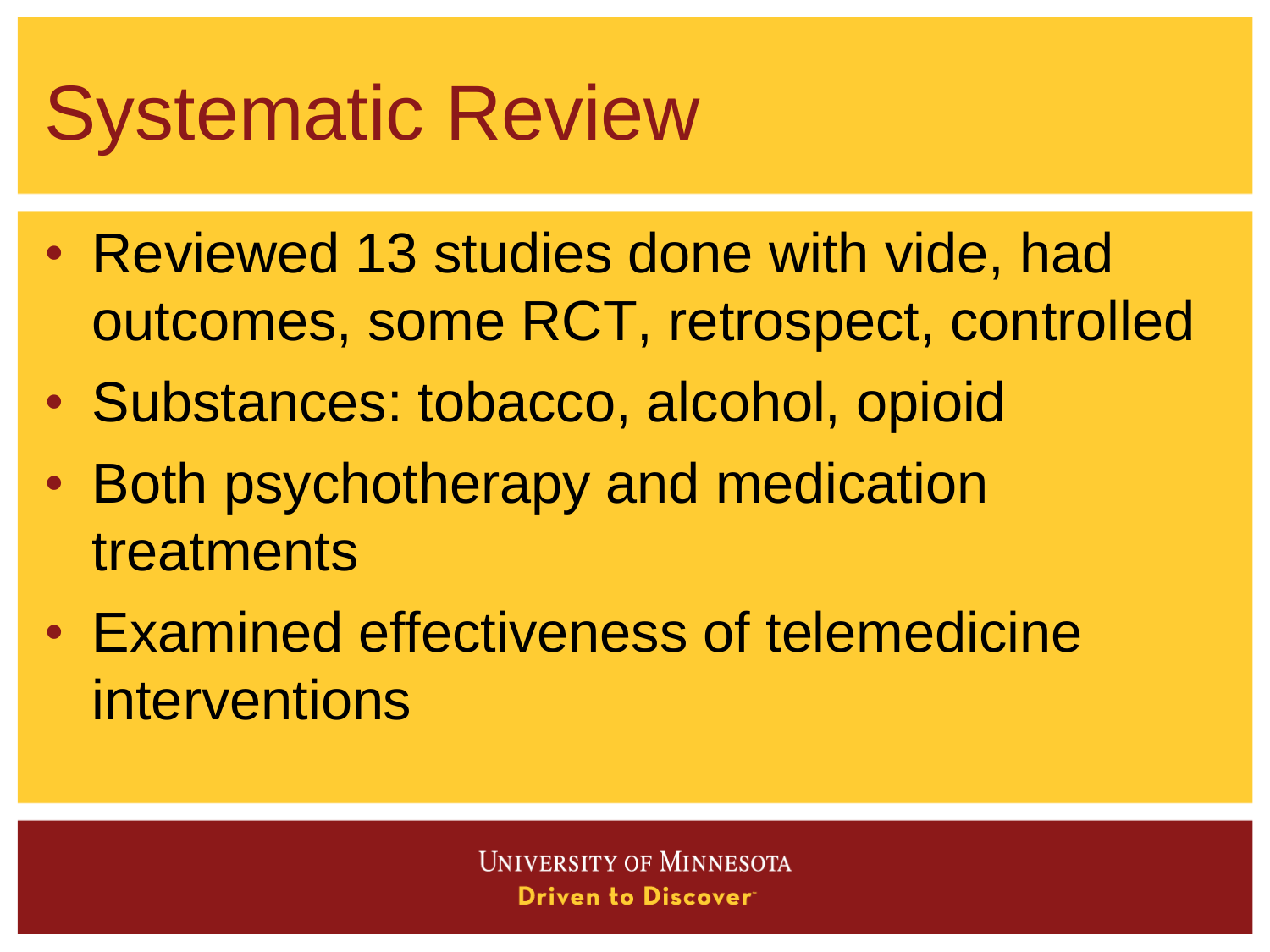### Systematic Review

#### • Outcomes

- Treatment retention
- Substance use
- Patient satisfaction
- None specifically addressed whether intervention was not significantly worse than usual care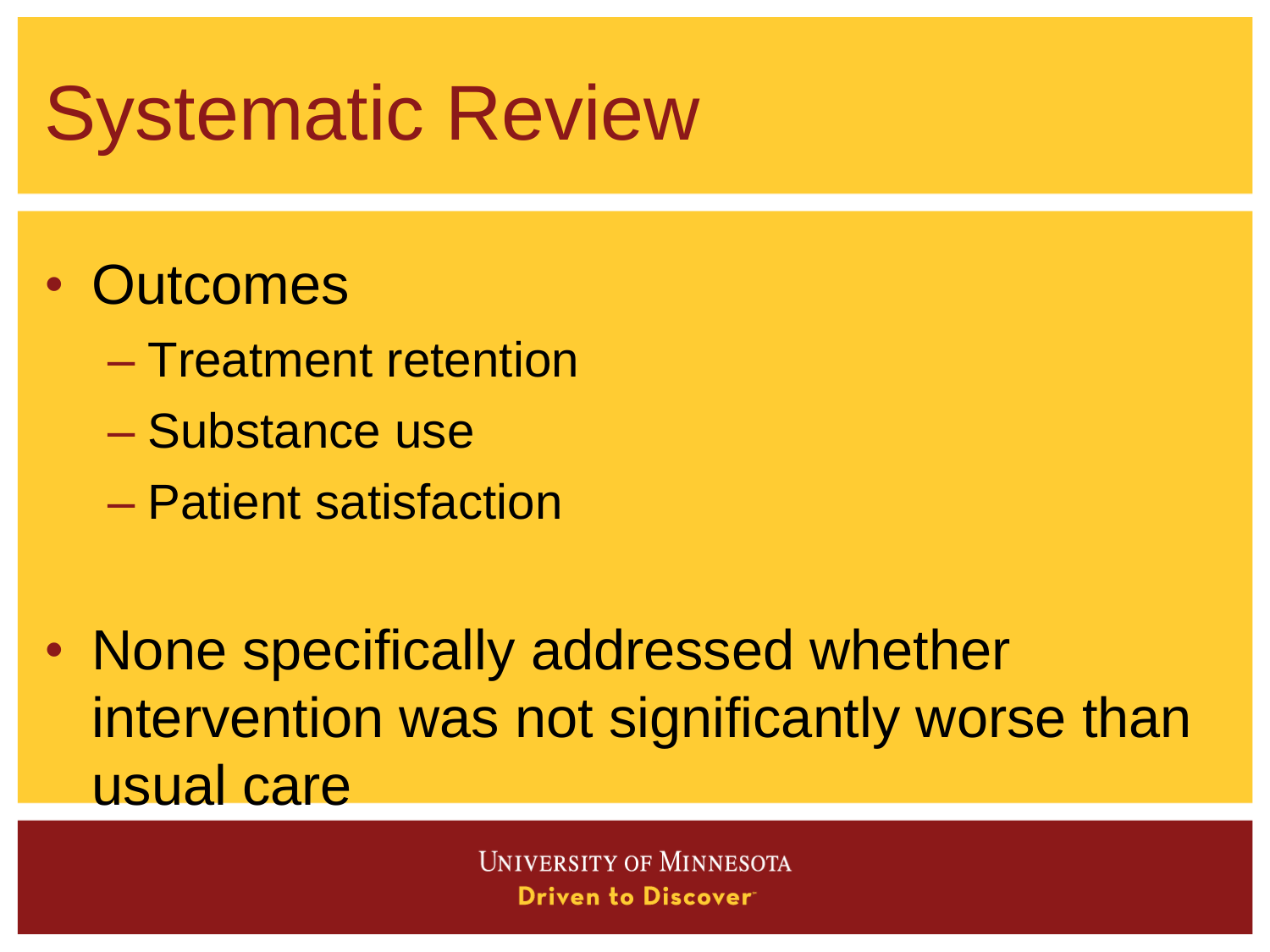#### Systematic Review *Buprenorphine Treatment*

- Bup Tx in person (54), telemed (46)
- Med and therapy, group format
- All attended AA
- No difference in abstinence (49% video, 37% in person)
- No difference in treatment retention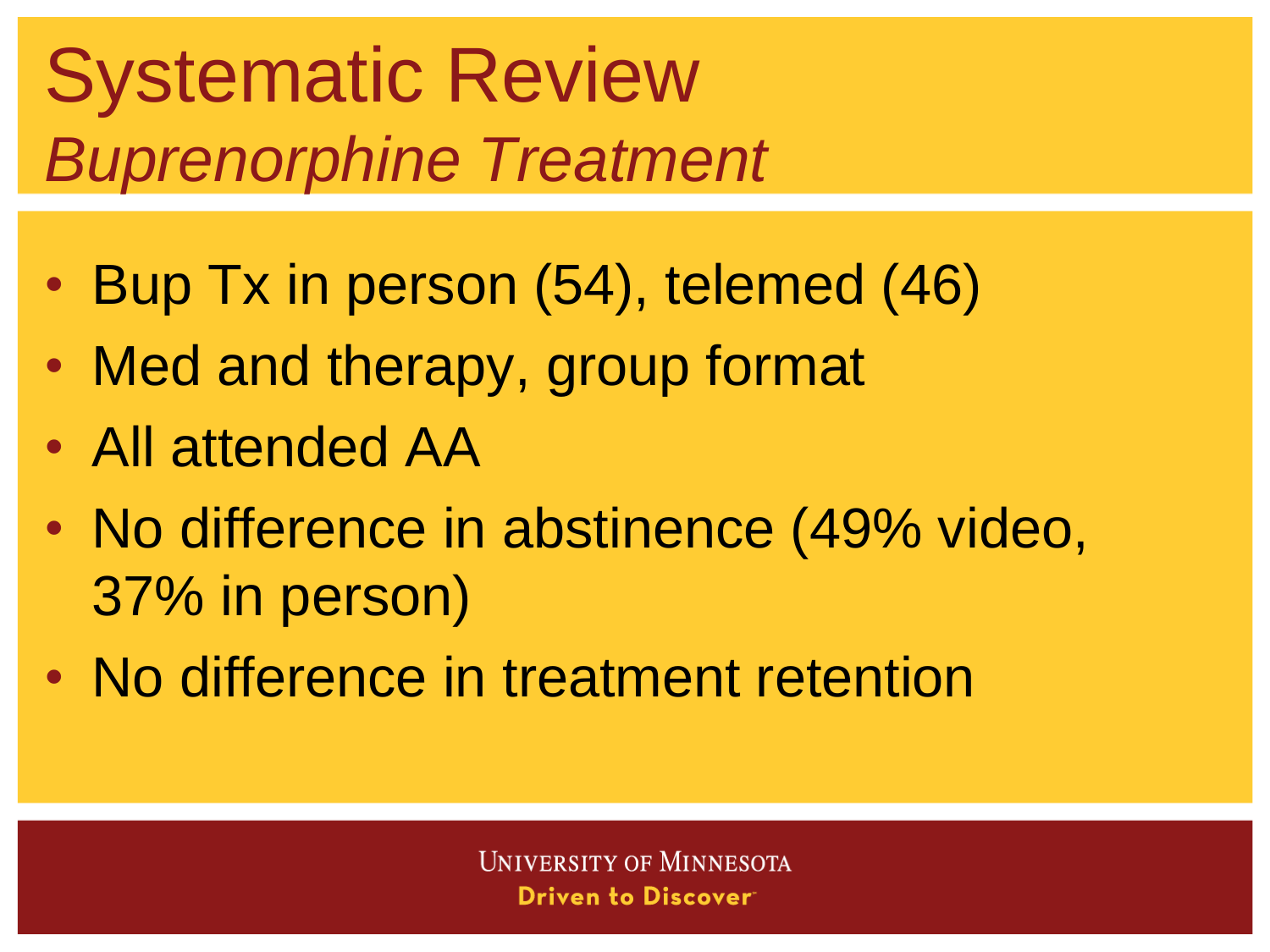# Systematic Review **Conclusions**

- Promising but no clear conclusions about effectiveness
- Data limited, small studies, few RCT
- More evidence for psychotherapy than medication therapy
- Several studies suggest improved retention
- Three studies suggest use in opioid txs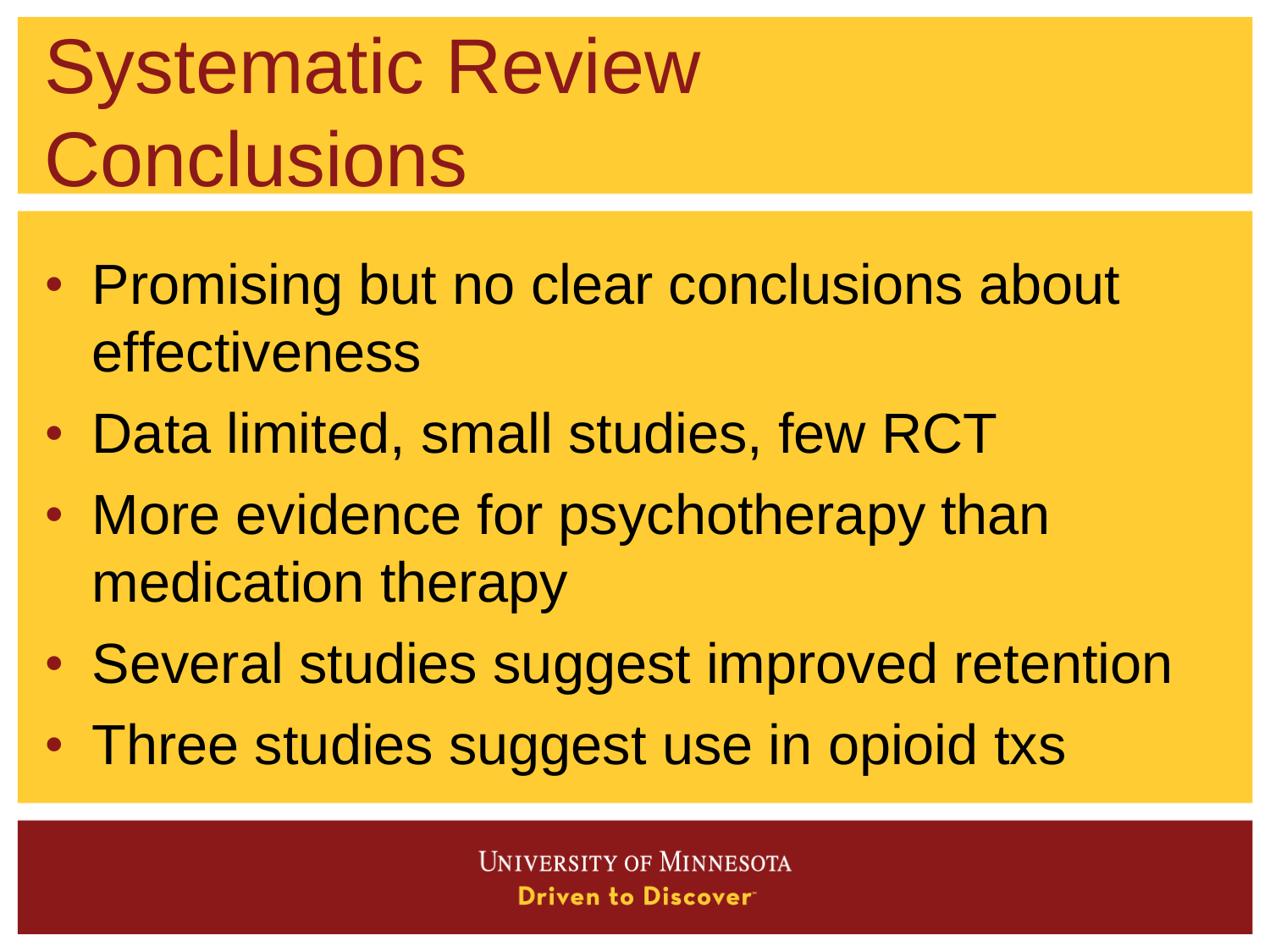## Systematic Review

#### • Conclusion:

- High patient satisfaction
- Effective alternative, esp when access is limited
- Major limitation to studies: need larger scale randomized studies, different models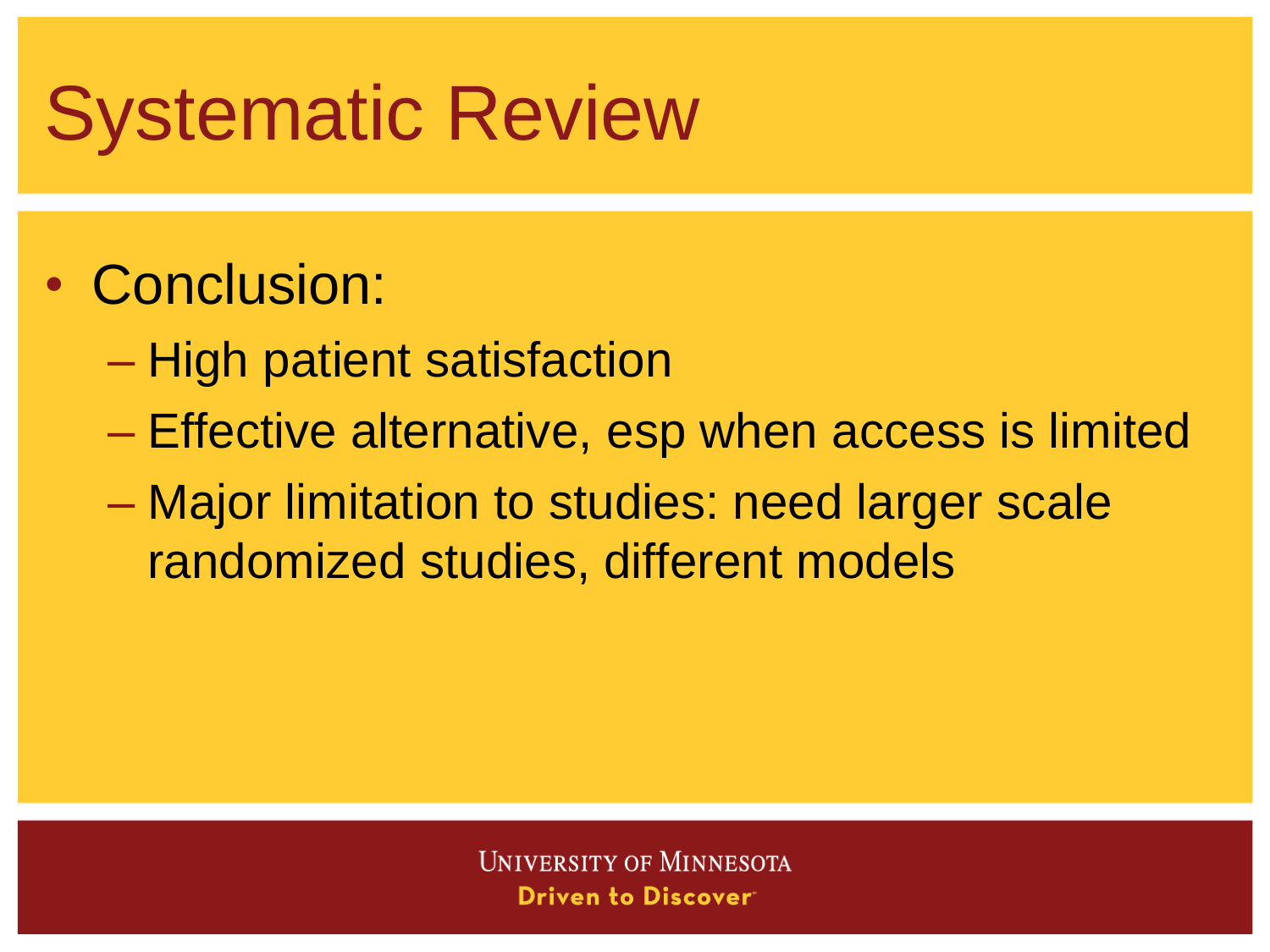# Systematic Review **Conclusions**

• "Especially when EBT are not readily available, telemed delivered txs are promising alternative"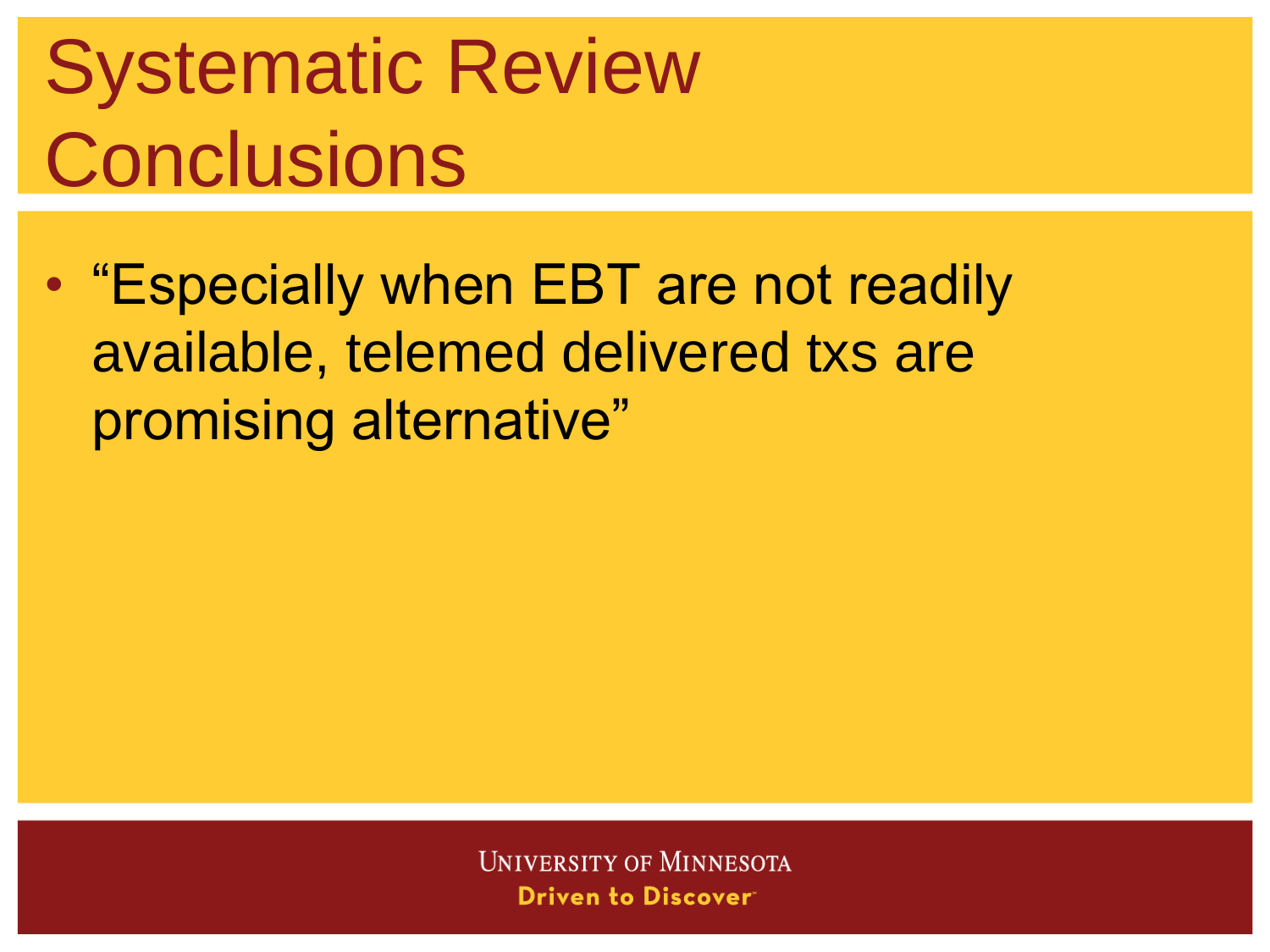## Telehealth and Addiction *NuWay Project*

- Hybrid treatment tended to stay in treatment the longest
- Lower positive relations at discharge in telehealth services vs in-person or hybrid (p = .009).
- Substance-use at discharge was higher for clients who received only tele-health services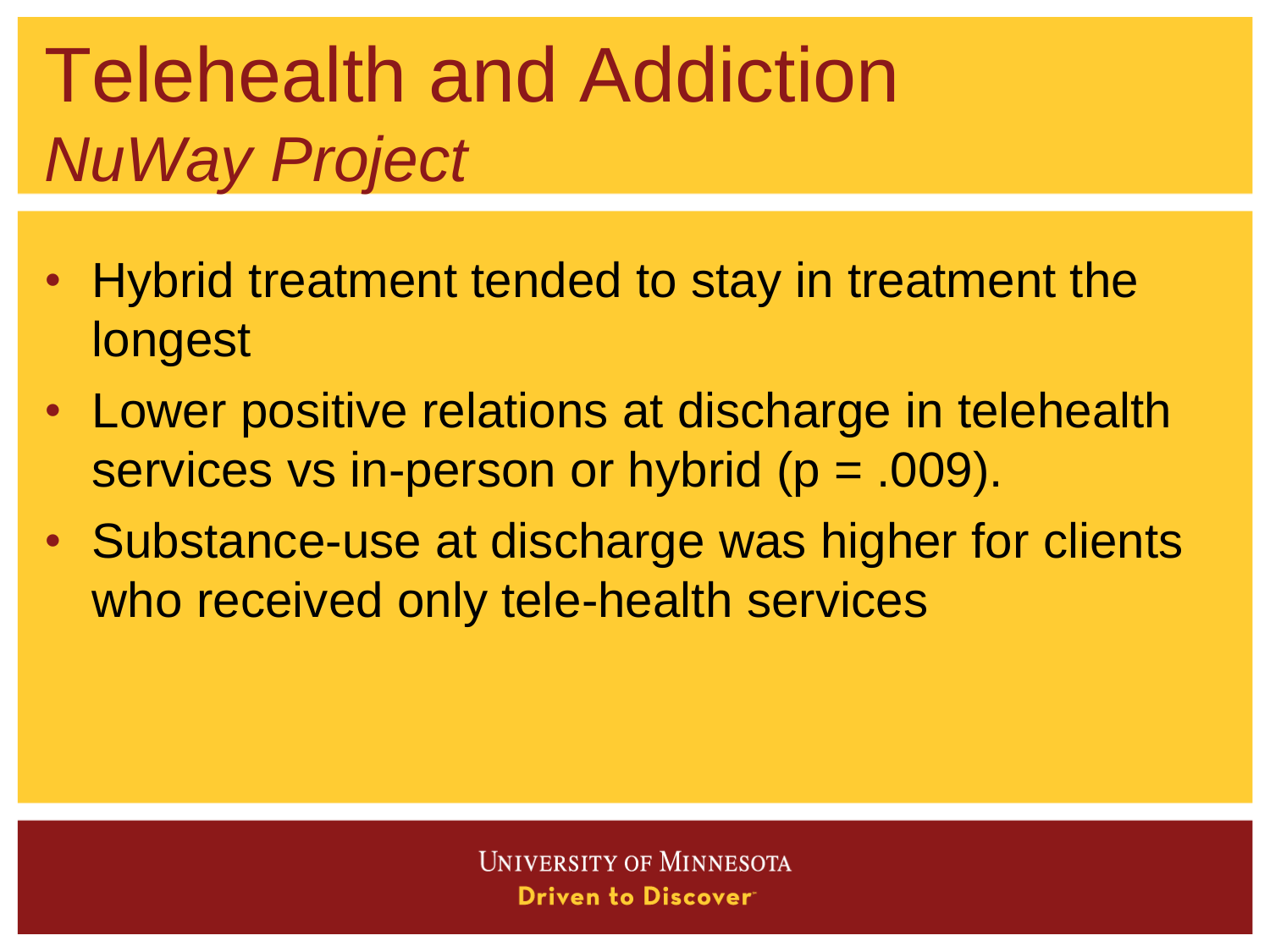### Telehealth and Addiction *NuWay Project*

- Depression and anxiety sxs higher in video only group
- 65% in hybrid tx were discharged successfully, vs 58% in-person treatment and only 22% of telehealth services

*Amy Dellwo, MA, BS Vice President, Public Policy*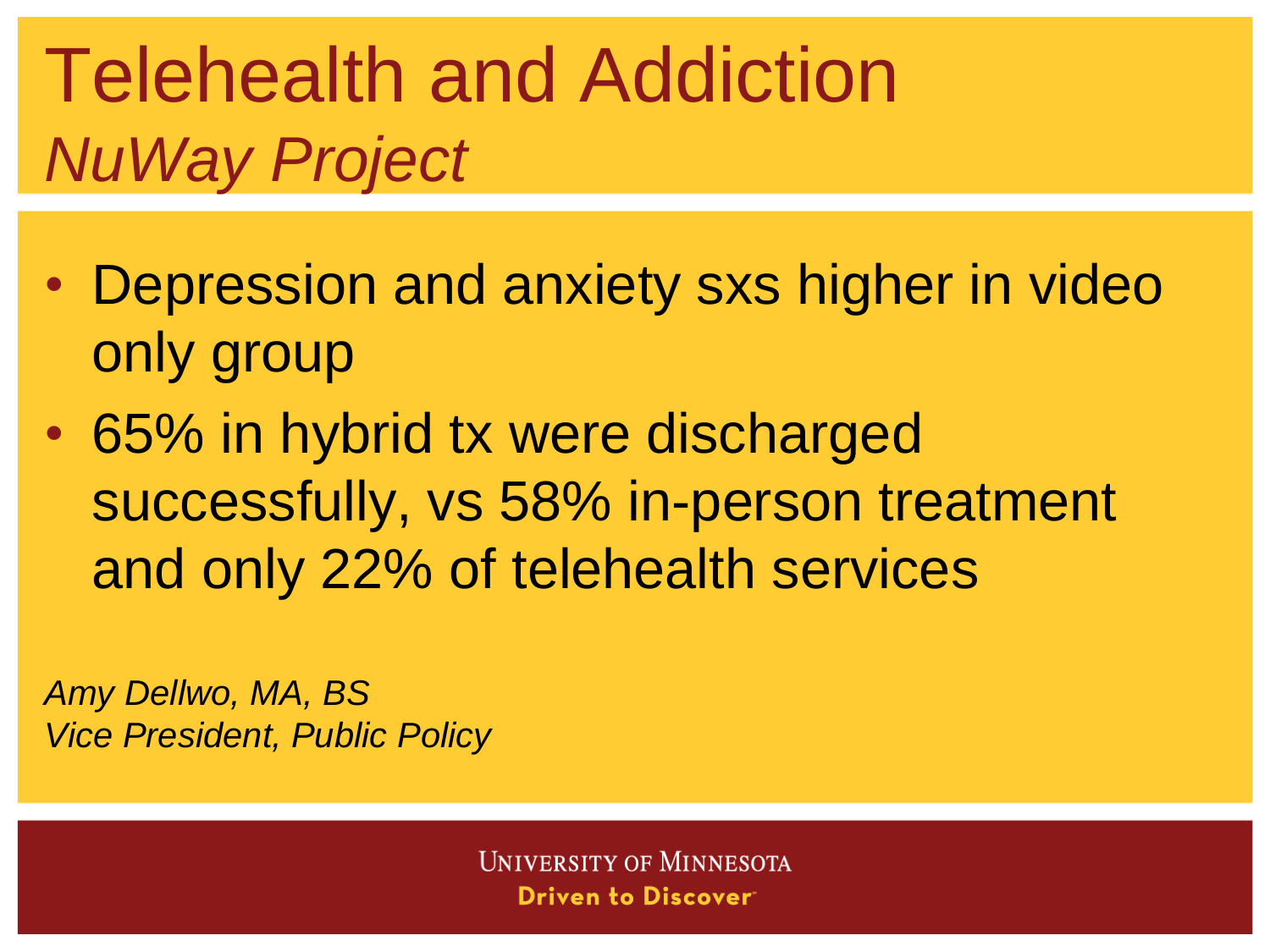#### Telehealth and Addiction Treatment

Experience from MHealth DDP:

- Patient perspective
- Therapist perspective
- Unique challenges in multidisciplinary program
- What we've learned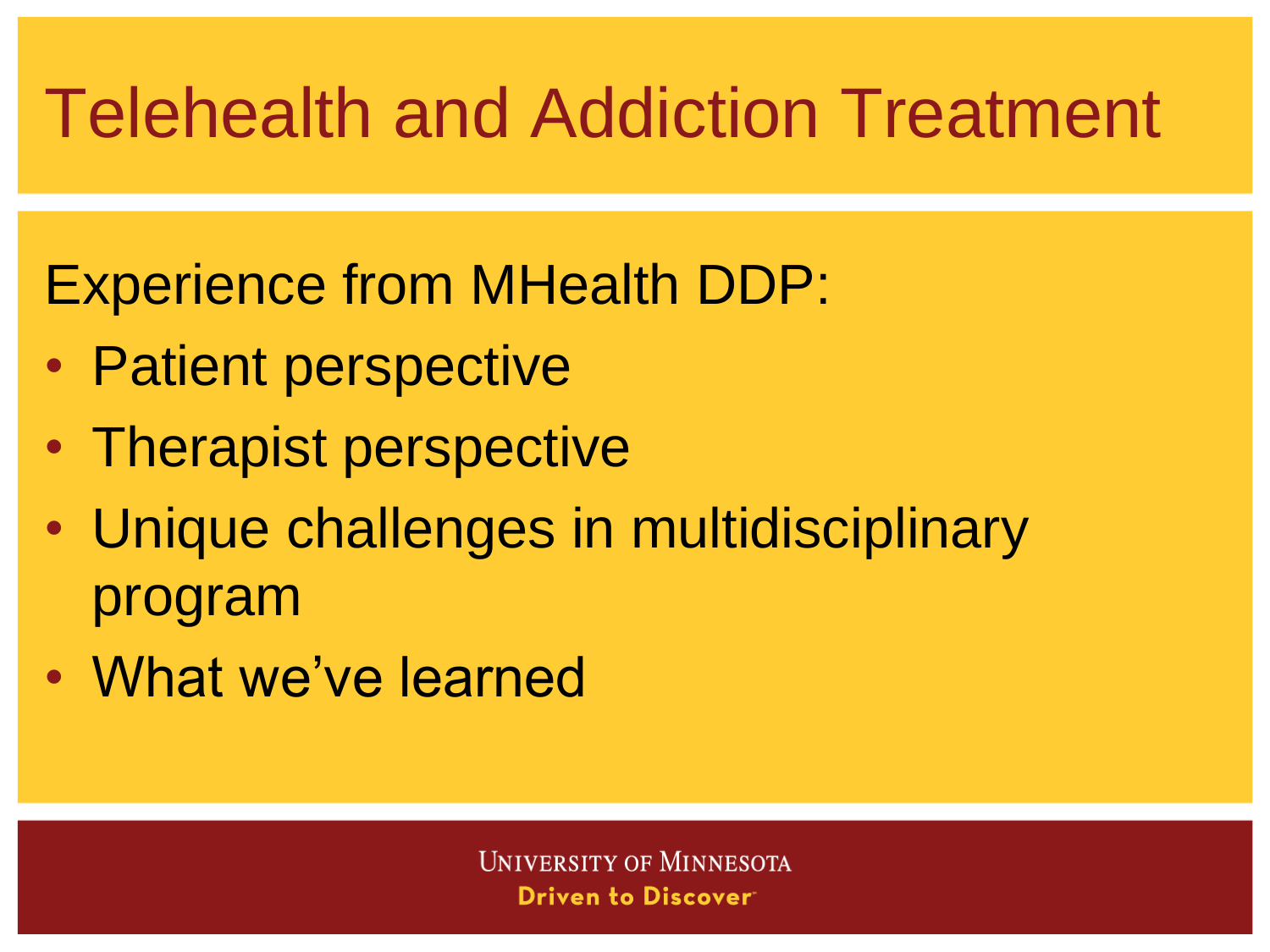#### Addiction Provider Support-Telementoring via Videoconferencing

- Project ECHOS *(Extension for Community Healthcare Outcomes)*
	- Hennepin HealthCare
	- St. Gabriel's
	- Tribal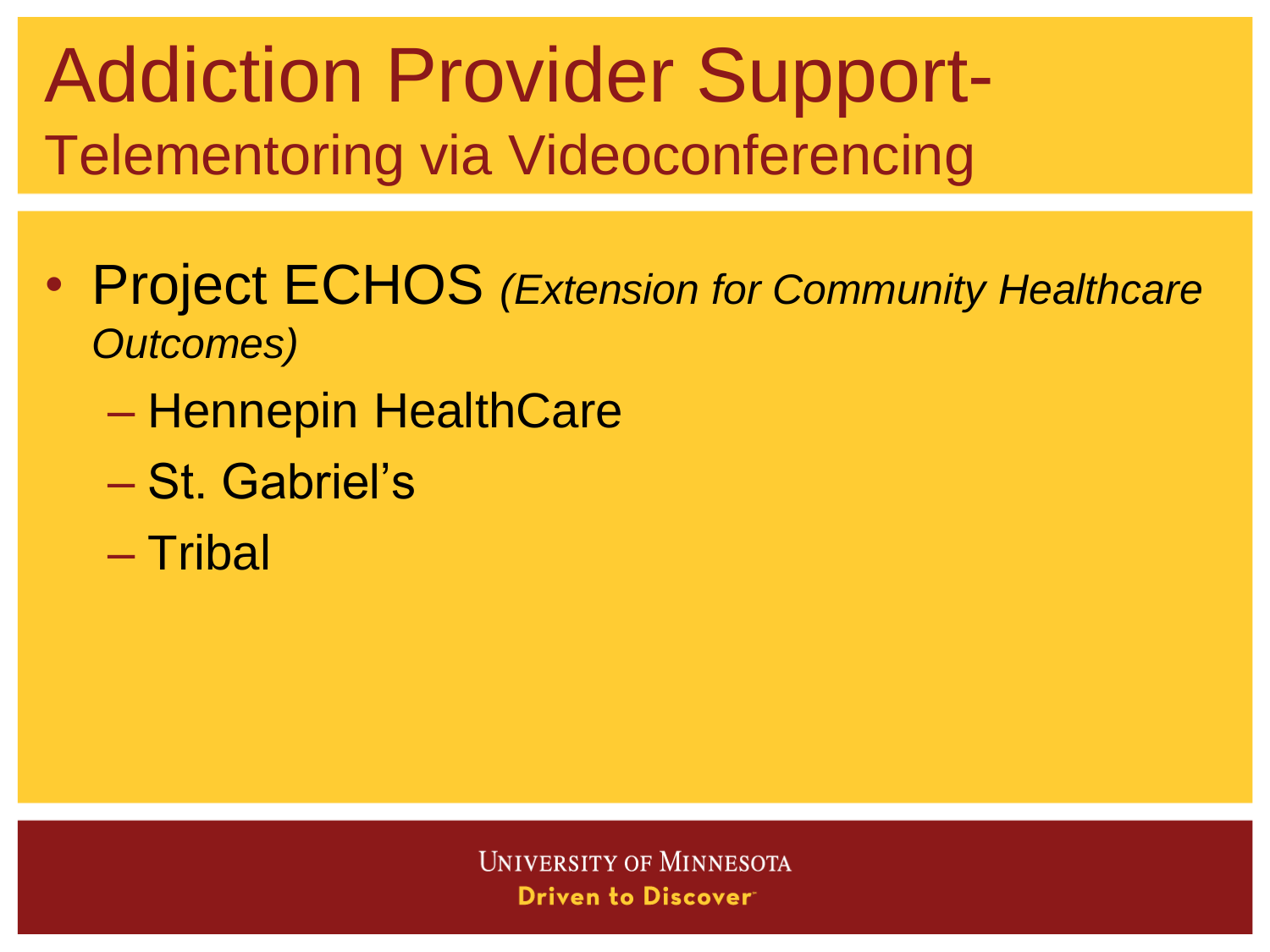

• MPS FastTracker